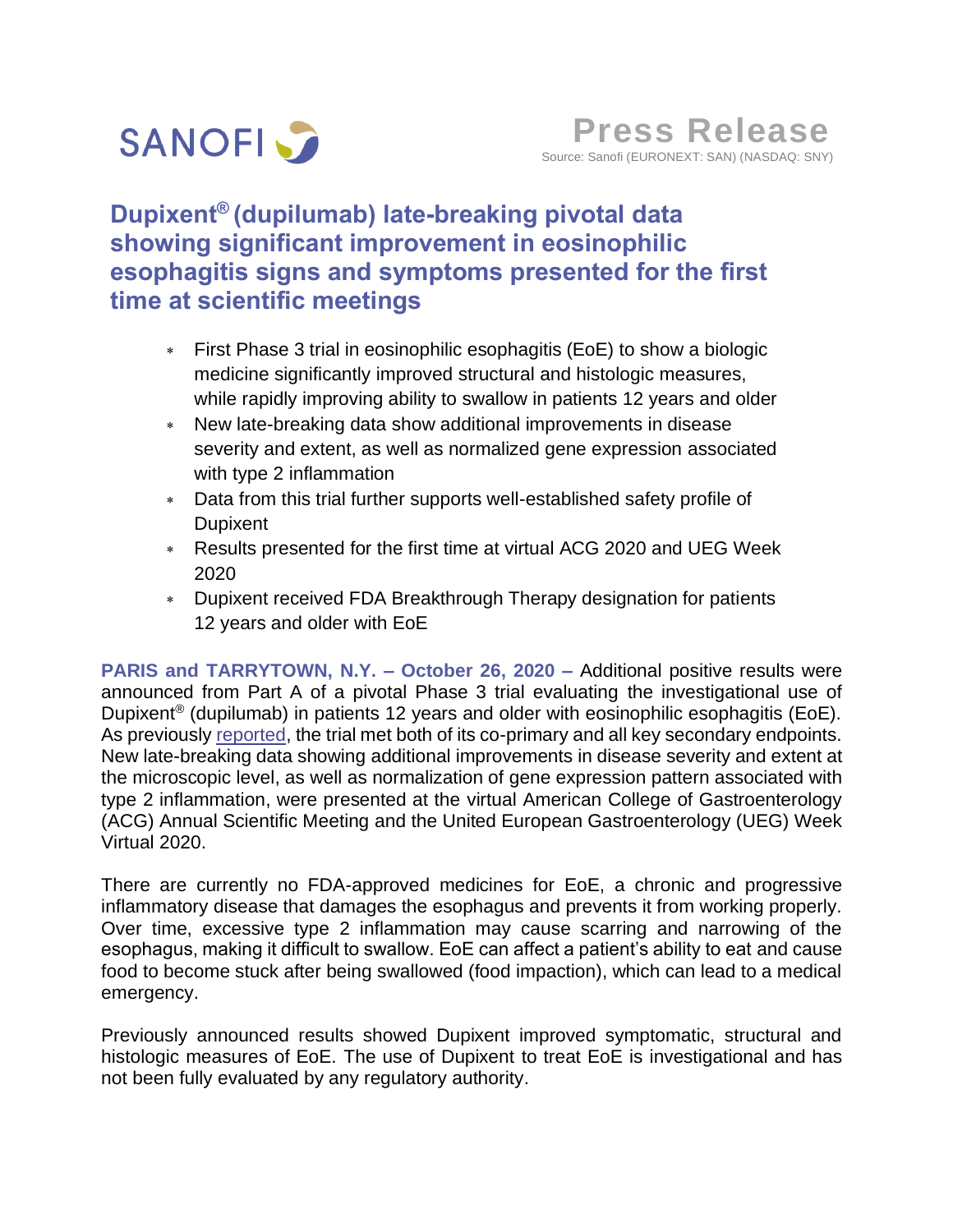*"The results from this trial show dupilumab significantly improved both patients' ability to swallow as well as structural abnormalities in the esophagus, by targeting type 2 inflammation to help reverse tissue damage and scarring that usually worsens over time," said Evan S. Dellon, M.D., M.P.H., Professor of Gastroenterology and Hepatology at the University of North Carolina School of Medicine and principal investigator of the trial. "These results also demonstrate that eosinophilic esophagitis is a disease caused by factors beyond just the presence of elevated eosinophils. Dupilumab, which targets the activity of the cytokines IL-4 and IL-13 that drive type 2 inflammation, was able to show significant improvements in a broad range of clinical, anatomic, cellular and molecular measures."*

Part A of the randomized, double-blind, placebo-controlled trial enrolled 81 patients aged 12 years and older with EoE, who were treated with Dupixent 300 mg weekly over a 24 week treatment period or placebo.

New results presented at virtual ACG 2020 and UEG Week 2020 showed patients treated with Dupixent experienced:

- Rapid improvement in ability and comfort of swallowing: patients reported significant improvement on the Dysphagia Symptom Questionnaire (DSQ) as early as 4 weeks and continued to improve through 24 weeks (p<0.05 and p<0.001, respectively).
- Reduced esophageal eosinophil count below the diagnostic disease threshold: 64% of patients treated with Dupixent achieved <15 eosinophils/high-power field (eos/hpf) compared to 8% for placebo at 24 weeks (p<0.001). Peak esophageal eosinophil count was reduced by 71% with Dupixent compared to 3% with placebo from baseline (p<0.001).
- Reduced severity and extent of the disease at the microscopic level: the grade and stage scores that measure esophageal tissue changes associated with the disease were reduced by 0.761 and 0.753 with Dupixent compared to a 0.001 and 0.012 reduction for placebo at 24 weeks; the EoE Histology Scoring System (EoE-HSS) grade and stage scores measure changes in eight cellular and tissue features on four-point scales, respectively (p<0.001 for all values).
- Normalized gene expression in esophageal tissue: gene expression patterns associated with type 2 inflammation and EoE were reduced by 1.97-fold and 2.66 fold, compared to a 0.32-fold and 0.16-fold reduction with placebo, respectively, as measured by the Normalized Enrichment Score (NES) at 24 weeks from baseline. The NES evaluated a panel of genes associated with type 2 inflammation or EoE (p<0.001 for all values). The changes observed with Dupixent demonstrate a shift in gene expression pattern from one that resembles EoE disease to a pattern that resembles healthy controls.

The trial demonstrated similar safety results to the well-established safety profile of Dupixent in its approved indications. For the 24-week treatment period, overall rates of adverse events were 86% for Dupixent and 82% for placebo. Adverse events that were more commonly observed with Dupixent included injection site reactions (n=15 for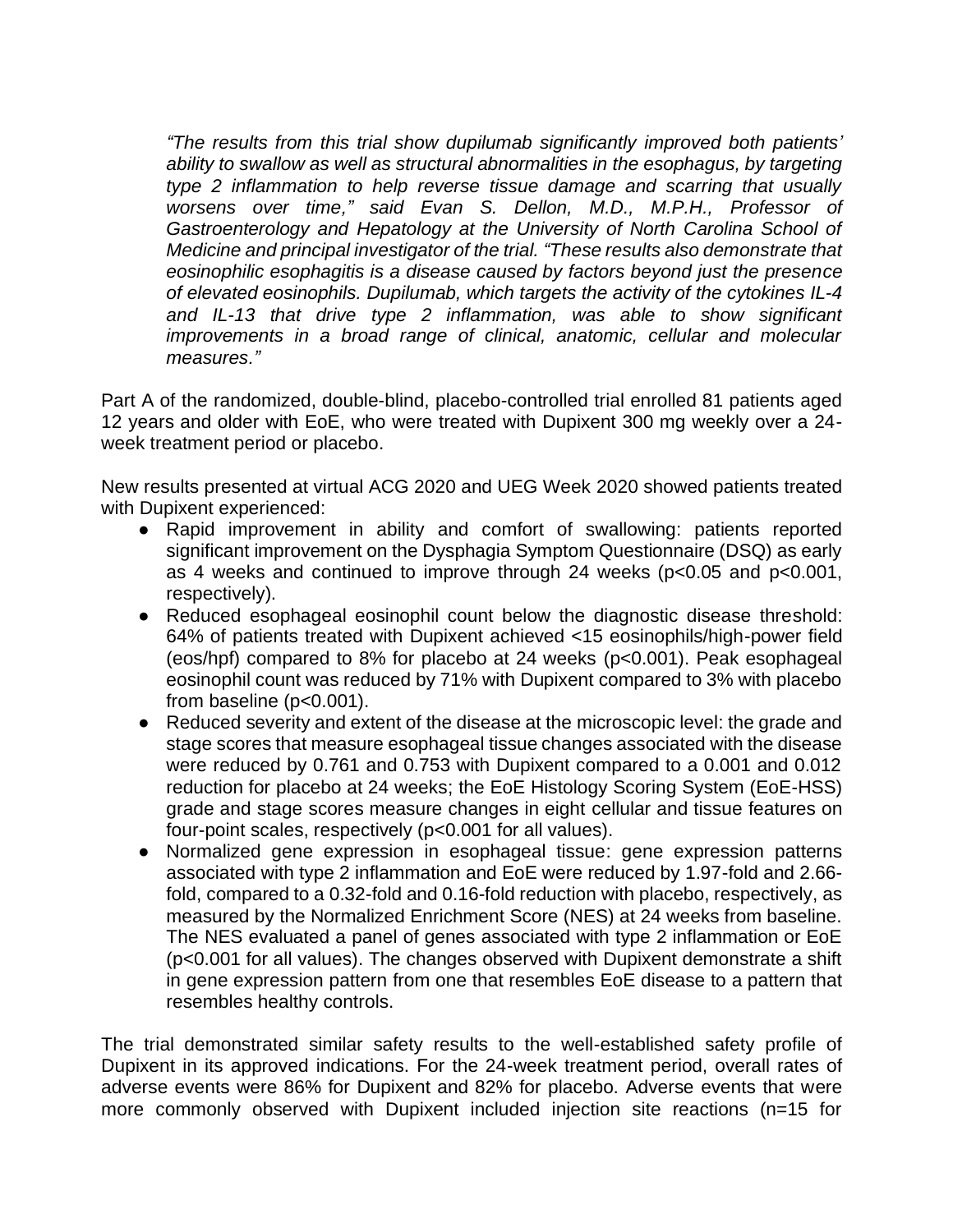Dupixent, n=12 for placebo) and upper respiratory tract infections (n=11 for Dupixent, n=6 for placebo). There was one treatment discontinuation in the Dupixent group due to joint pain.

In September, the FDA granted Breakthrough Therapy designation to Dupixent for the treatment of patients 12 years and older with EoE. Breakthrough Therapy designation is designed to expedite the development and review of drugs in the U.S. that target serious or life-threatening conditions. Drugs qualifying for this designation must show preliminary clinical evidence that it may demonstrate a substantial improvement on clinically significant endpoints over available therapies, or over placebo if there are no available therapies. In 2017, Dupixent also was granted Orphan Drug designation for the potential treatment of EoE. This is given to investigational medicines intended for the treatment of rare diseases that affect fewer than 200,000 people in the U.S. and in which no adequate medicines have been developed and approved.

Dupixent is a fully-human monoclonal antibody that inhibits the signaling of the interleukin-4 (IL-4) and interleukin-13 (IL-13) proteins. Data from Dupixent clinical trials have shown that IL-4 and IL-13 are key drivers of the type 2 inflammation that plays a major role in atopic dermatitis, asthma, chronic rhinosinusitis with nasal polyposis (CRSwNP) and eosinophilic esophagitis.

## **About the Dupixent eosinophilic esophagitis trial**

The Phase 3, randomized, double-blind, placebo-controlled trial evaluated the efficacy and safety of Dupixent in adolescents and adults with eosinophilic esophagitis. Part A of the trial enrolled 81 patients (42 treated with Dupixent and 39 with placebo) aged 12 years and older with EoE, as determined by histological and patient-reported measures. The coprimary endpoints assessed the change from baseline in the DSQ, a patient-reported measure of difficulty swallowing, and the proportion of patients achieving peak esophageal intraepithelial eosinophil count of ≤6 eos/hpf, a measure of esophageal inflammation, at 24 weeks. Key secondary endpoints of the trial assessed histopathologic measures of the severity and extent of tissue scarring in the esophagus, as measured by the EoE-HSS grade and stage scores, and the proportion of patients achieving peak esophageal intraepithelial eosinophil count of <15 eos/hpf at 24 weeks. Other secondary endpoints of the trial assessed NES for the relative change from baseline to week 24 in the EoE diagnostic panel and type 2 inflammation transcriptome signatures. In total, 85% of these patients suffered from at least one concurrent atopic condition such as allergic rhinitis, food allergy and asthma. Patients received weekly subcutaneous injections of Dupixent 300 mg or placebo for the 24-week treatment period.

The EoE trial is ongoing, with additional patients enrolling in Part B as well as patients continuing in a 28-week extended active treatment period (Part C) after completing either Part A or Part B. Part B of the trial is evaluating an additional Dupixent dosing regimen.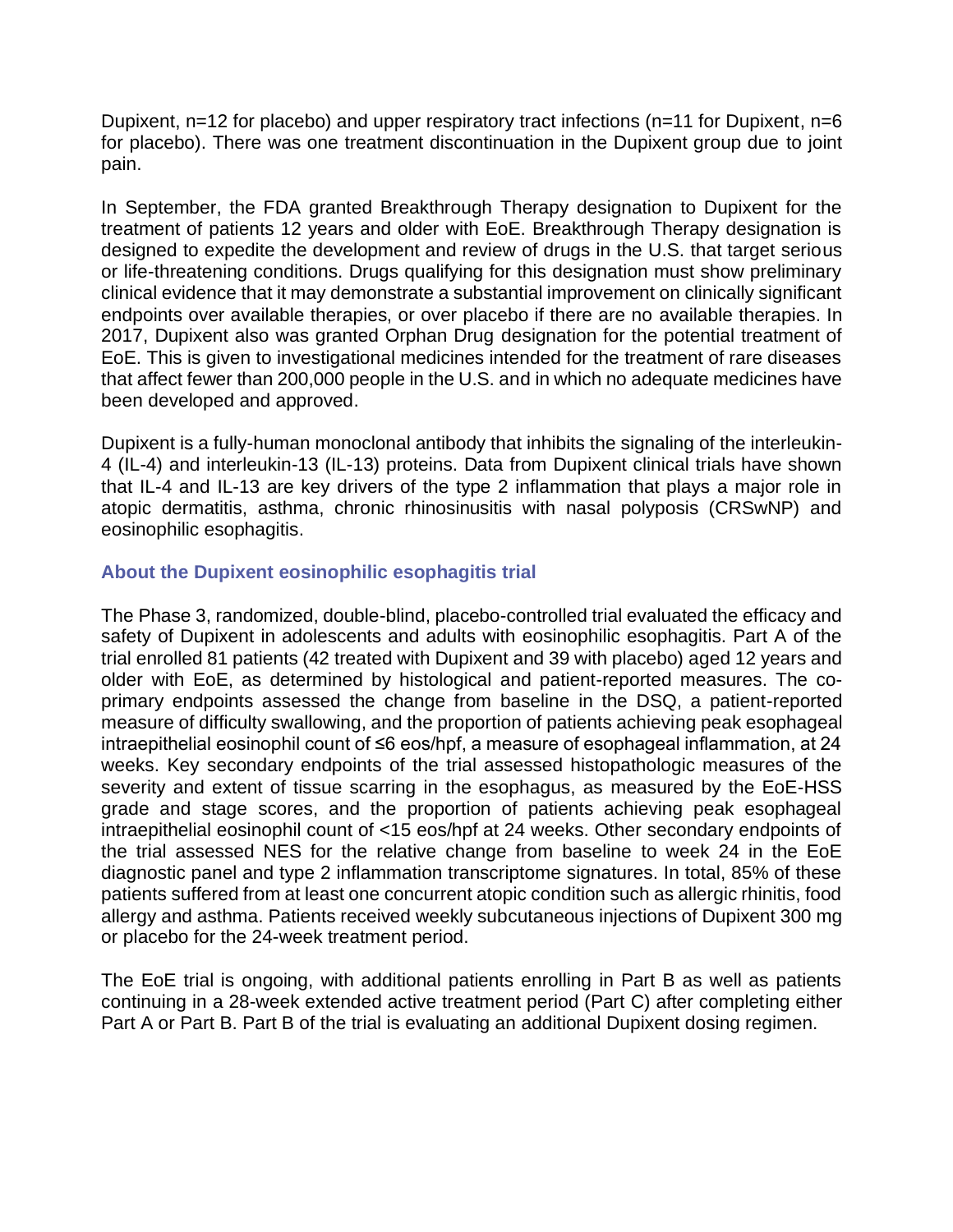## **About Dupixent**

Dupixent is approved for adolescents and adults with moderate-to-severe atopic dermatitis, asthma and/or in adults with CRSwNP in a number of countries around the world, including the European Union and Japan, as well as the U.S. where Dupixent is also approved for children with moderate-to-severe atopic dermatitis. Dupixent is currently approved in more than 60 countries, and more than 190,000 patients have been treated globally.

## **Dupilumab development program**

To date, dupilumab has been studied in more than 10,000 patients across 50 clinical trials in various chronic diseases driven by type 2 inflammation. In addition to the currently approved indications, Sanofi and Regeneron are studying dupilumab in a broad range of diseases driven by type 2 inflammation or other allergic processes, including EoE (Phase 3), pediatric atopic dermatitis (6 months to 5 years of age, Phase 3), pediatric asthma (6 to 11 years of age, Phase 3), chronic obstructive pulmonary disease (Phase 3), bullous pemphigoid (Phase 3), prurigo nodularis (Phase 3), chronic spontaneous urticaria (Phase 3), and food and environmental allergies (Phase 2). These potential uses are investigational, and the safety and efficacy of dupilumab in these conditions have not been fully evaluated by any regulatory authority. Dupilumab is being jointly developed by Sanofi and Regeneron under a global collaboration agreement.

### **About Regeneron**

Regeneron (NASDAQ: REGN) is a leading biotechnology company that invents life-transforming medicines for people with serious diseases. Founded and led for over 30 years by physician-scientists, our unique ability to repeatedly and consistently translate science into medicine has led to eight FDA-approved treatments and numerous product candidates in development, all of which were homegrown in our laboratories. Our medicines and pipeline are designed to help patients with eye diseases, allergic and inflammatory diseases, cancer, cardiovascular and metabolic diseases, pain, infectious diseases and rare diseases.

Regeneron is accelerating and improving the traditional drug development process through our proprietary VelociSuite® technologies, such as VelocImmune® , which uses unique genetically-humanized mice to produce optimized fully-human antibodies and bispecific antibodies, and through ambitious research initiatives such as the Regeneron Genetics Center, which is conducting one of the largest genetics sequencing efforts in the world. For additional information about the company, please visit www.regeneron.com or follow @Regeneron on Twitter.

### **About Sanofi**

Sanofi is dedicated to supporting people through their health challenges. We are a global biopharmaceutical company focused on human health. We prevent illness with vaccines, provide innovative treatments to fight pain and ease suffering. We stand by the few who suffer from rare diseases and the millions with long-term chronic conditions.

With more than 100,000 people in 100 countries, Sanofi is transforming scientific innovation into healthcare solutions around the globe.

Sanofi, Empowering Life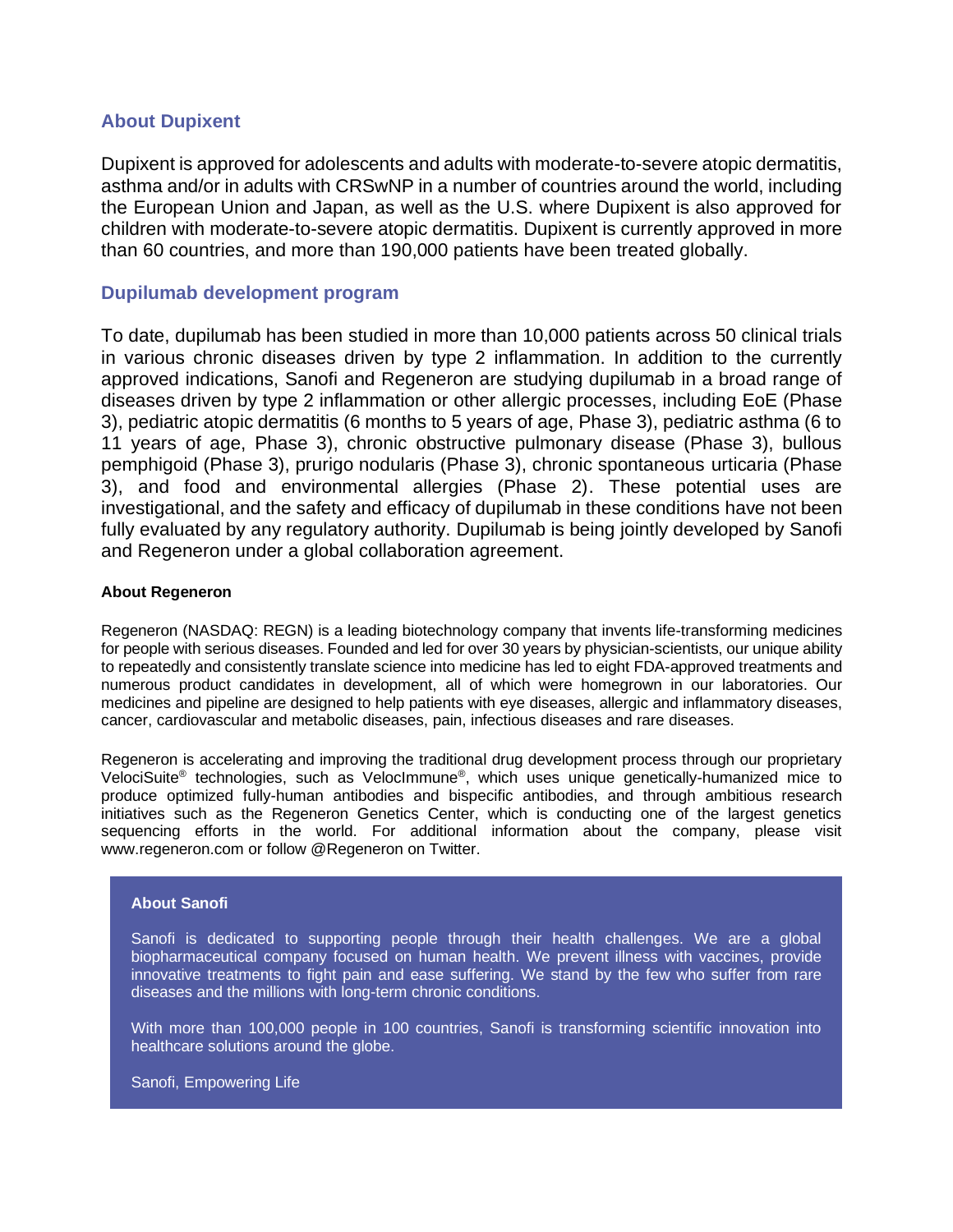**Sanofi Media Relations Contact**  Sally Bain Tel.: +1 (781) 264-1091 [Sally.Bain@sanofi.com](mailto:Sally.Bain@sanofi.com)

## **Sanofi Investor Relations Contacts Paris**

Eva Schaefer-Jansen Arnaud Delepine Yvonne Naughton

### **Sanofi Investor Relations Contacts North America**

Felix Lauscher Fara Berkowitz Suzanne Greco

### **Sanofi IR main line:**

Tel.: +33 (0)1 53 77 45 45 [ir@sanofi.com](mailto:ir@sanofi.com) https://www.sanofi.com/en/investors/contact

**Regeneron Media Relations Contact**  Sharon Chen Tel: +1 (914) 847-1546 [Sharon.Chen@regeneron.com](mailto:Hannah.Kwagh@regeneron.com) 

**Regeneron Investor Relations Contact**  Vesna Tosic Tel: +1 (914) 847-5443 [Vesna.Tosic@regeneron.com](mailto:Vesna.Tosic@regeneron.com)

#### *Sanofi Forward-Looking Statements*

*This press release contains forward-looking statements as defined in the Private Securities Litigation Reform Act of 1995, as amended. Forward-looking statements are statements that are not historical facts. These statements include projections and estimates regarding the marketing and other potential of the product, or regarding potential future revenues from the product. Forward-looking statements are generally identified by the words "expects", "anticipates", "believes", "intends", "estimates", "plans" and similar expressions. Although Sanofi's management believes that the expectations reflected in such forward-looking statements are reasonable, investors are cautioned that forward-looking information and statements are subject to various risks and uncertainties, many of which are difficult to predict and generally beyond the control of Sanofi, that could cause actual*  results and developments to differ materially from those expressed in, or implied or projected by, the forward-looking *information and statements. These risks and uncertainties include among other things, unexpected regulatory actions or delays, or government regulation generally, that could affect the availability or commercial potential of the product, the fact that product may not be commercially successful, the uncertainties inherent in research and development, including future clinical data and analysis of existing clinical data relating to the product, including post marketing, unexpected safety, quality or manufacturing*  issues, competition in general, risks associated with intellectual property and any related future litigation and the ultimate *outcome of such litigation, and volatile economic and market conditions, and the impact that COVID-19 will have on us, our customers, suppliers, vendors, and other business partners, and the financial condition of any one of them, as well as on our employees and on the global economy as a whole. Any material effect of COVID-19 on any of the foregoing could also*  adversely impact us. This situation is changing rapidly and additional impacts may arise of which we are not currently aware *and may exacerbate other previously identified risks. The risks and uncertainties also include the uncertainties discussed or identified in the public filings with the SEC and the AMF made by Sanofi, including those listed under "Risk Factors" and "Cautionary Statement Regarding Forward-Looking Statements" in Sanofi's annual report on Form 20-F for the year ended December 31, 2019. Other than as required by applicable law, Sanofi does not undertake any obligation to update or revise any forward-looking information or statements.*

#### *Regeneron Forward-Looking Statements and Use of Digital Media*

*This press release includes forward-looking statements that involve risks and uncertainties relating to future events and the future performance of Regeneron Pharmaceuticals, Inc. ("Regeneron" or the "Company"), and actual events or results may differ materially from these forward-looking statements. Words such as "anticipate," "expect," "intend," "plan," "believe," "seek," "estimate," variations of such words, and similar expressions are intended to identify such forward-looking statements, although not all forward-looking statements contain these identifying words. These statements concern, and these risks and uncertainties include, among others, the impact of SARS-CoV-2 (the virus that has caused the COVID-19 pandemic) on Regeneron's business and its employees, collaborators, and suppliers and other third parties on which Regeneron relies, Regeneron's and its collaborators' ability to continue to conduct research and clinical programs, Regeneron's ability to manage its supply chain, net product sales of products marketed by Regeneron and/or its collaborators (collectively, "Regeneron's Products"), and the global economy; the nature, timing, and possible success and therapeutic applications of Regeneron's Products and Regeneron's product candidates and research and clinical programs now underway or planned, including without limitation Dupixent® (dupilumab) in patients 12 years and older with eosinophilic esophagitis; uncertainty of market acceptance and commercial success of Regeneron's Products and product candidates and the impact of studies (whether conducted by Regeneron or others and whether mandated or voluntary), including the study discussed in this press release, on the commercial success of Regeneron's Products (such as Dupixent) and product candidates; the likelihood, timing, and scope of possible regulatory approval and commercial launch of Regeneron's product candidates and new indications for Regeneron's Products, such as Dupixent for the treatment of eosinophilic esophagitis, pediatric asthma, pediatric atopic dermatitis, chronic*